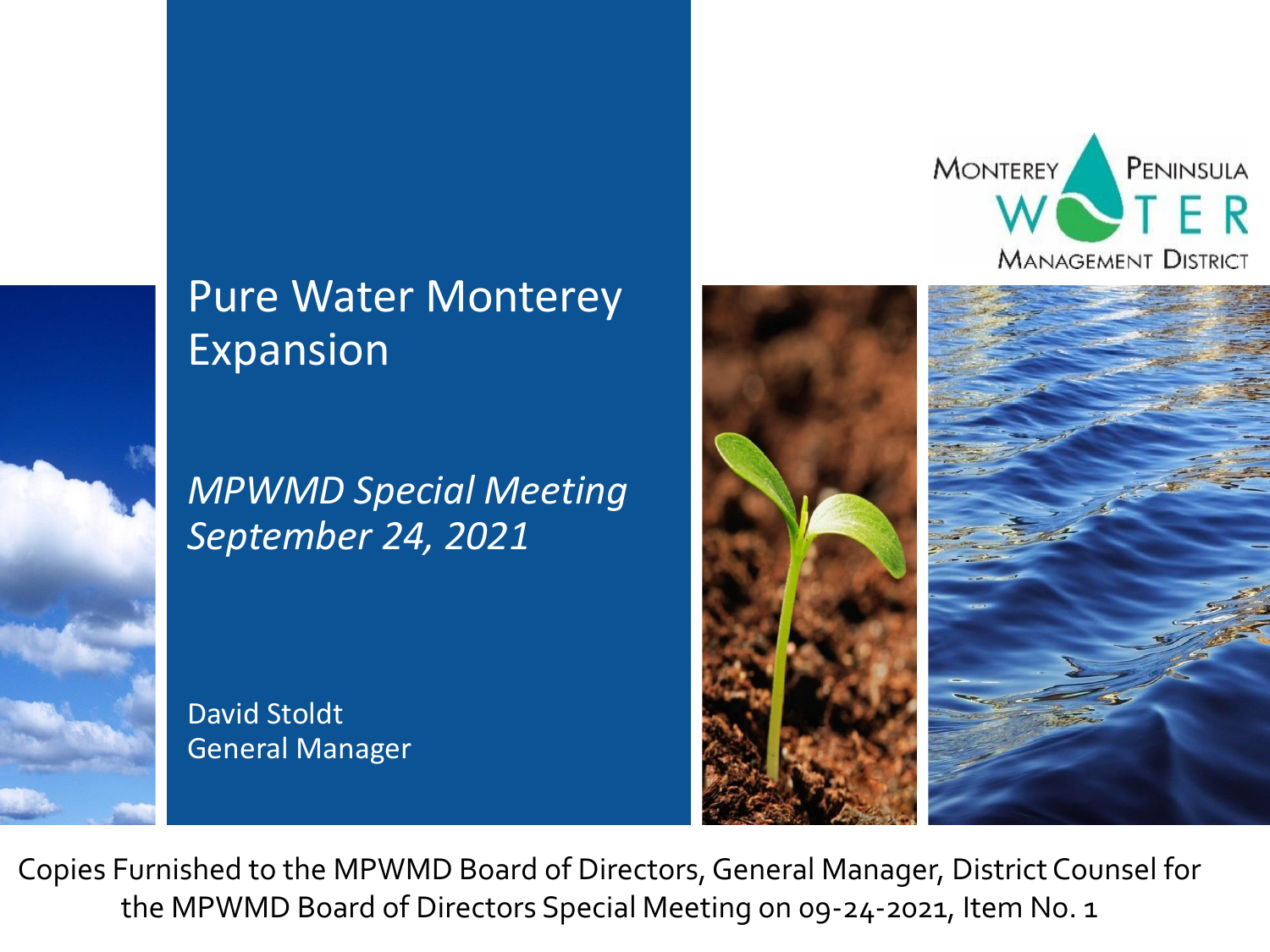## Objectives of New Water Supply

#### Primary Objectives

- Lift the CDO
- End the Moratorium on New Meters
- Meet Growth Needs

#### Secondary Objectives

- Replenish Seaside Basin
- Water for Others (MCWD, Seaside Muni, etc)
- Watermaster Protective Water Levels
- Drought Reserve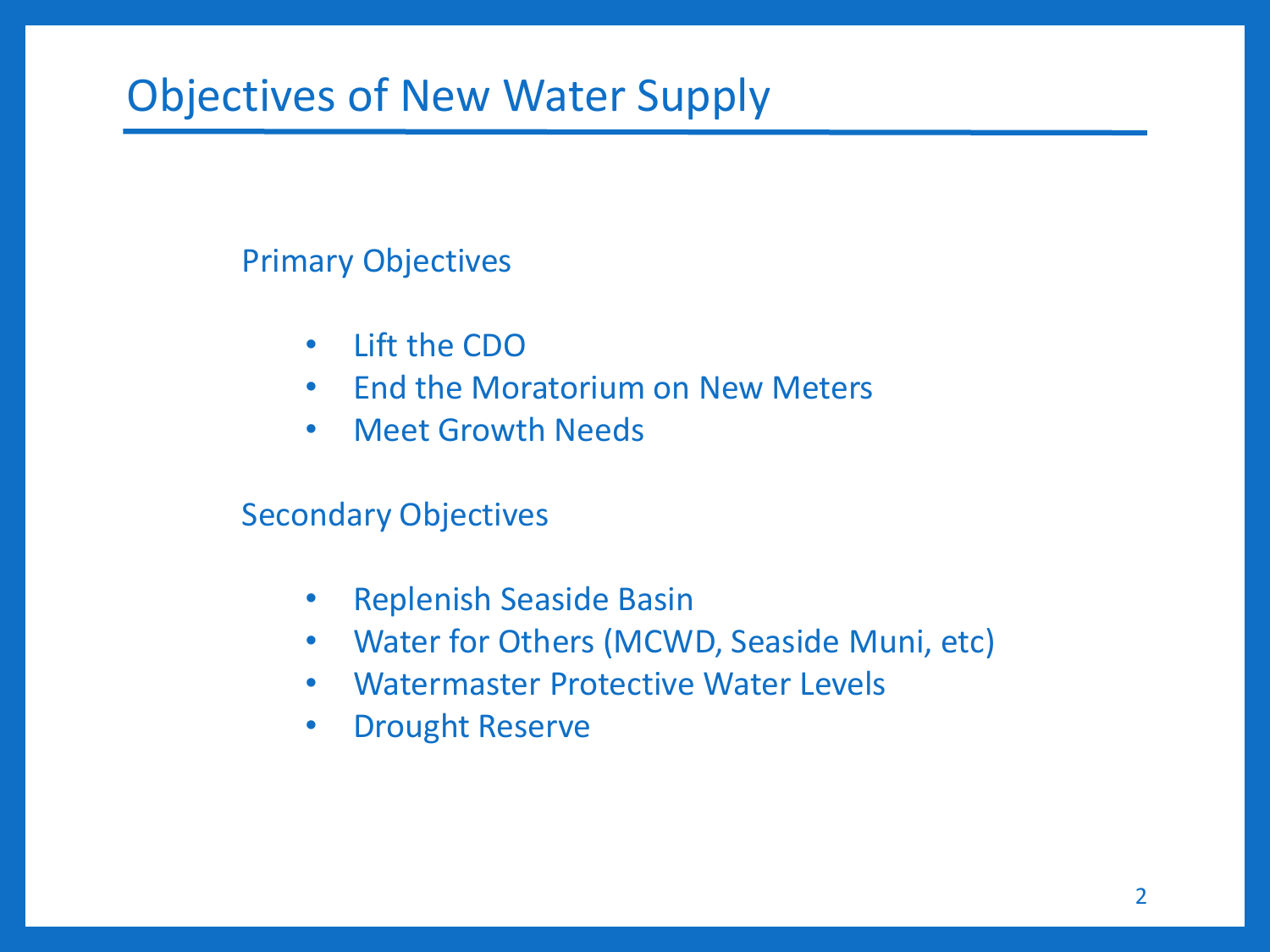# Water Supply v. Demand

| 16,000 |                                                                                                                                       |
|--------|---------------------------------------------------------------------------------------------------------------------------------------|
|        | Water Supply with MPWSP Desalination                                                                                                  |
| 15,000 |                                                                                                                                       |
| 14,000 |                                                                                                                                       |
| 13,000 |                                                                                                                                       |
| 12,000 | Water Supply with PWM Expansion                                                                                                       |
| 11,000 |                                                                                                                                       |
| 10,000 | Water Demand with<br>AMBAG 2022 Regional<br><b>Growth Forecast Rate</b>                                                               |
| 9,000  | చిస్తున్నారు స్క్రీంప్ సర్వార్క్ సర్మా సర్వార్క్ సర్వాస్తున్నారు. సర్వార్క్ సర్వార్క్ సర్వార్క్ సర్వార్క్ సర్వార్క్ సర్వార్క్ సర్వార్ |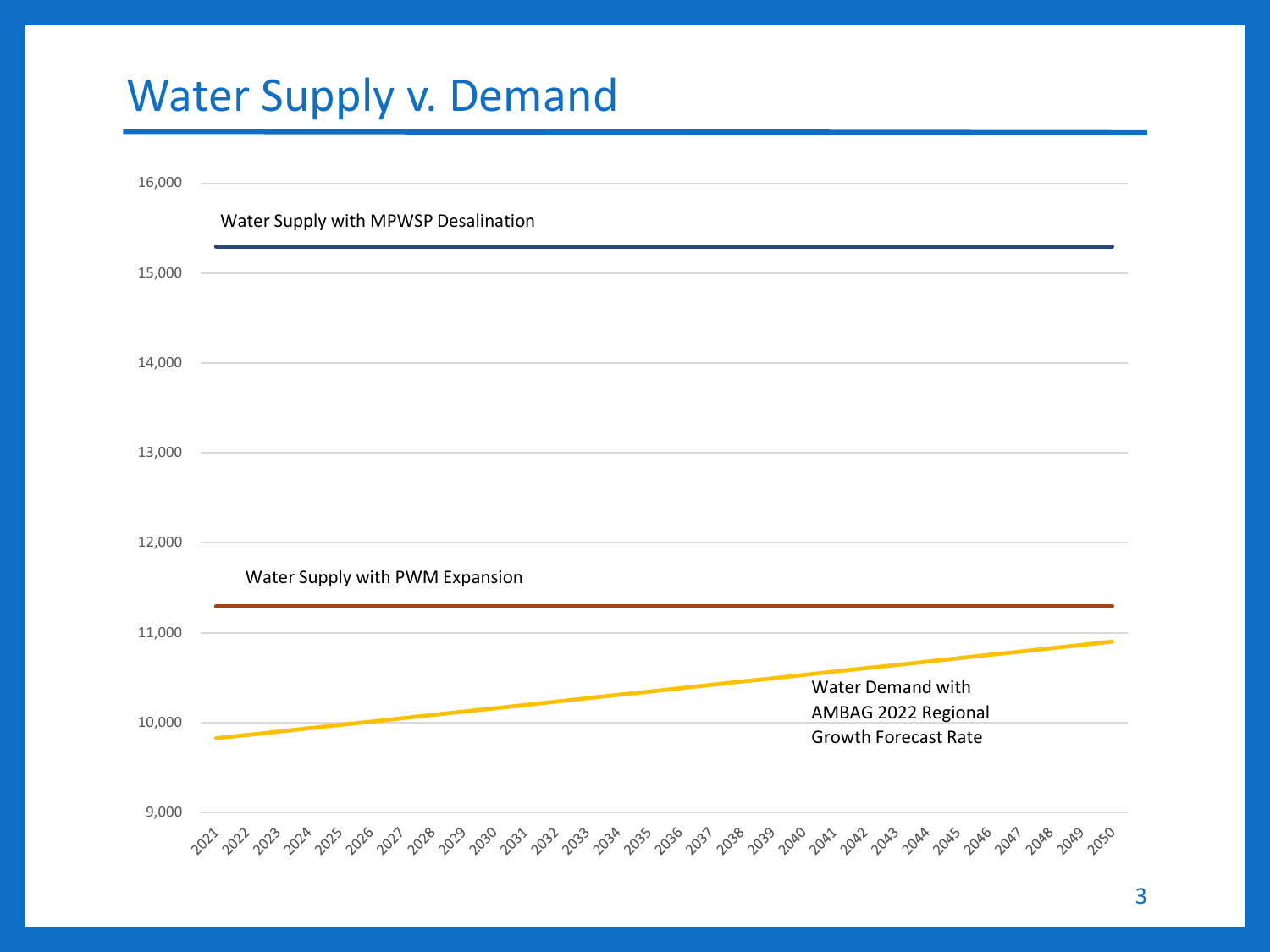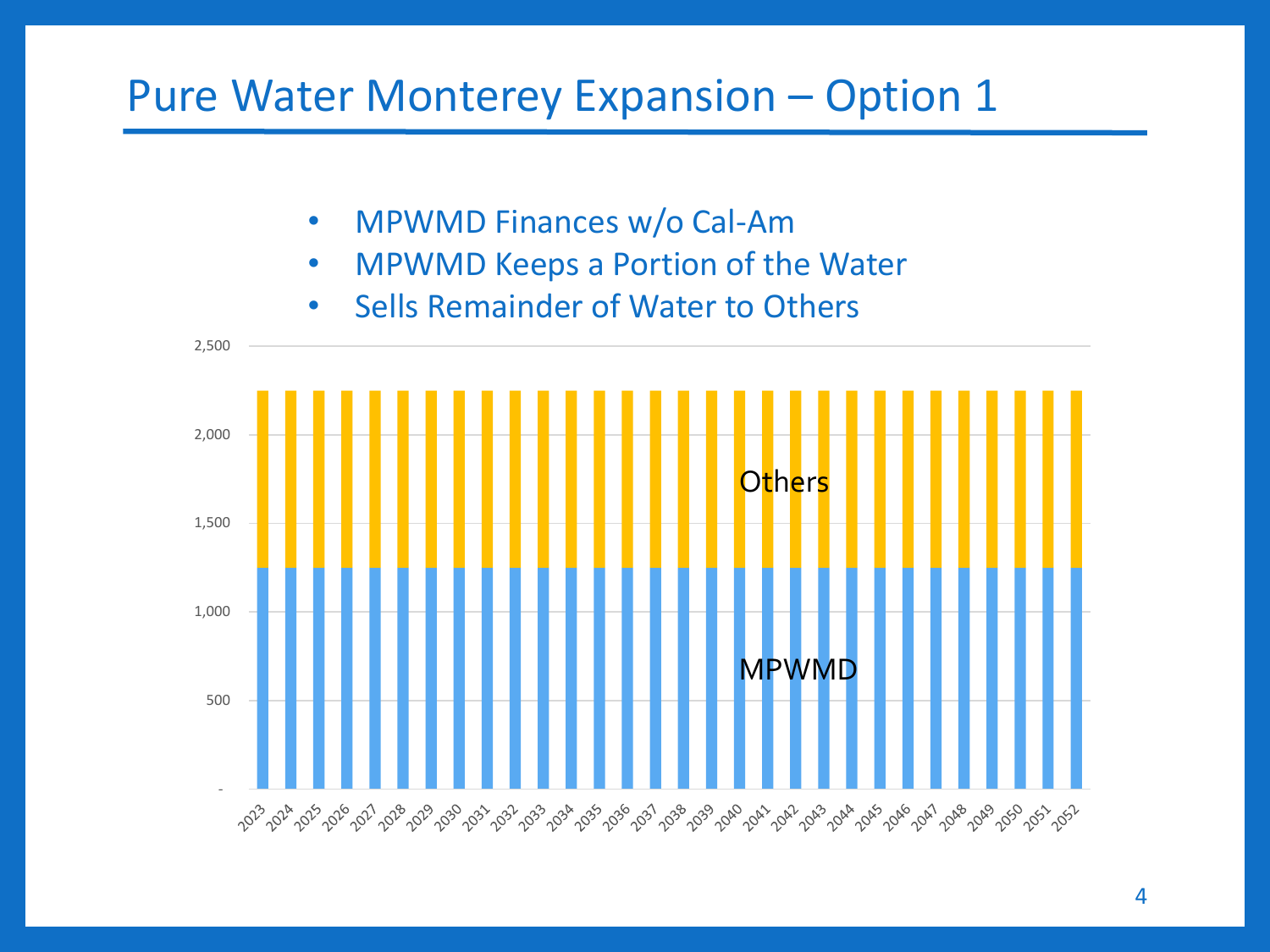PROs

• Could Replenish Seaside Basin

#### **CON<sub>s</sub>**

- Cal-Am Likely Pursues Desal
- Doesn't Lift CDO
- Doesn't end Meter Moratorium
- No Water for Growth
- M1W not Likely to Approve
- MPWMD Revenues on the Hook
- Must Do a Prop 218 Revenue Raise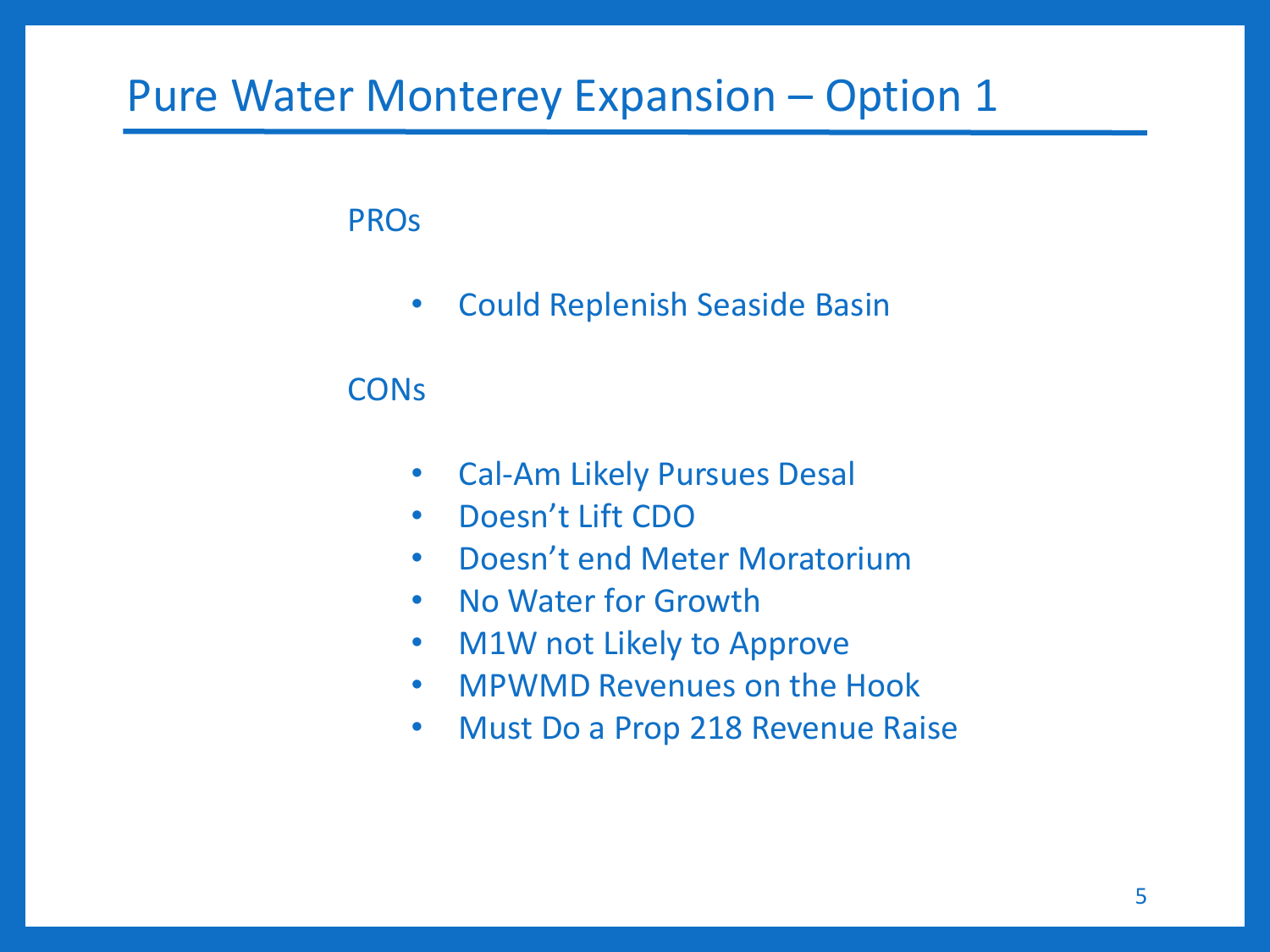- MPWMD Finances w/o Cal-Am
- MPWMD Reserves Water for Cal-Am
- Sells Remainder of Water to Others
- Relies on Coastal Commission to Deny Desal

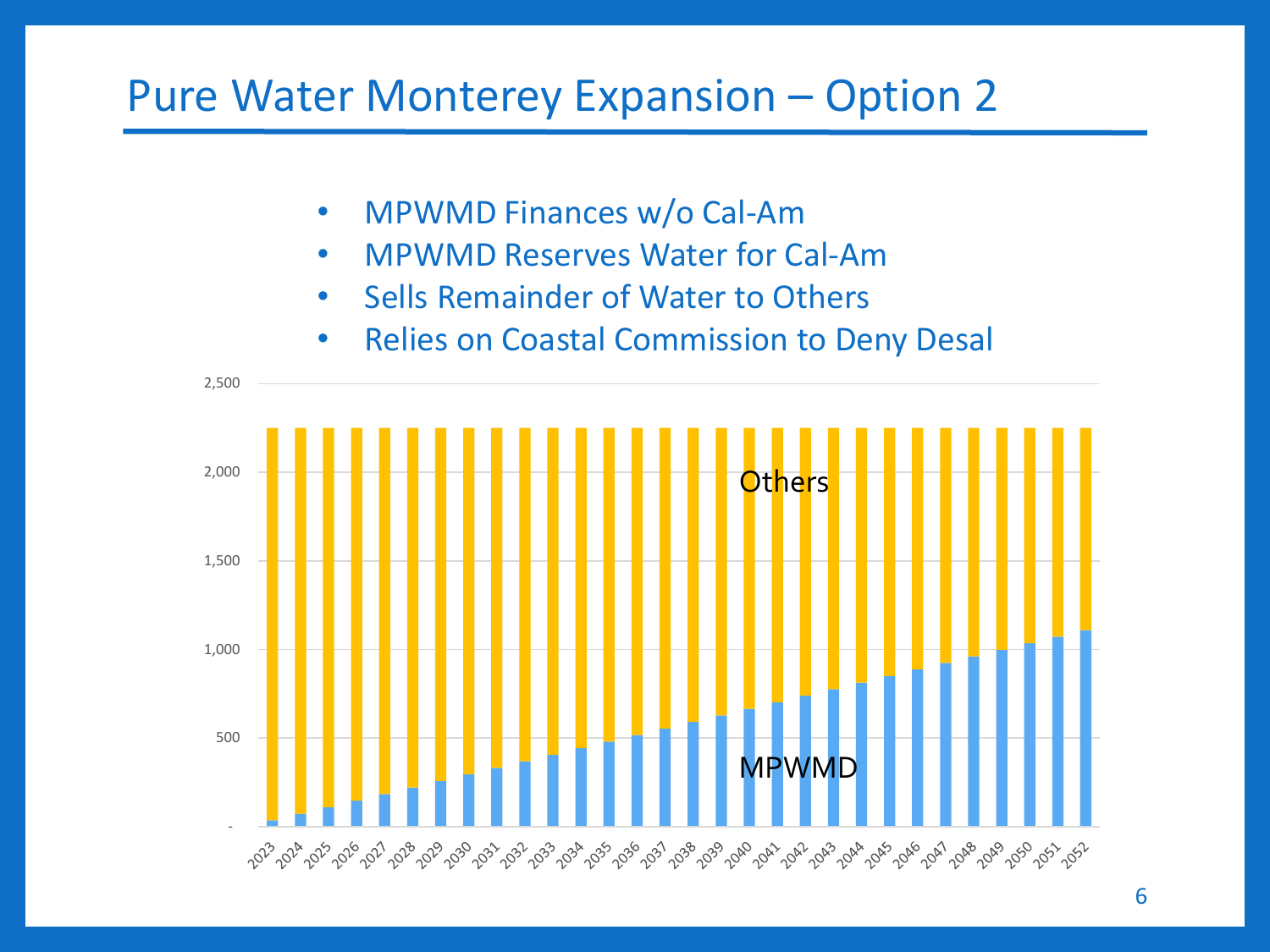#### PROs

- Could Lift CDO
- Could End Meter Moratorium
- M1W More Likely to Approve
- Water for Growth
- Could Replenish Seaside Basin

#### **CON<sub>s</sub>**

- Relies on Coastal Commission to Deny Desal
- Some MPWMD Revenues on the Hook
- Must Do a Prop 218 Revenue Raise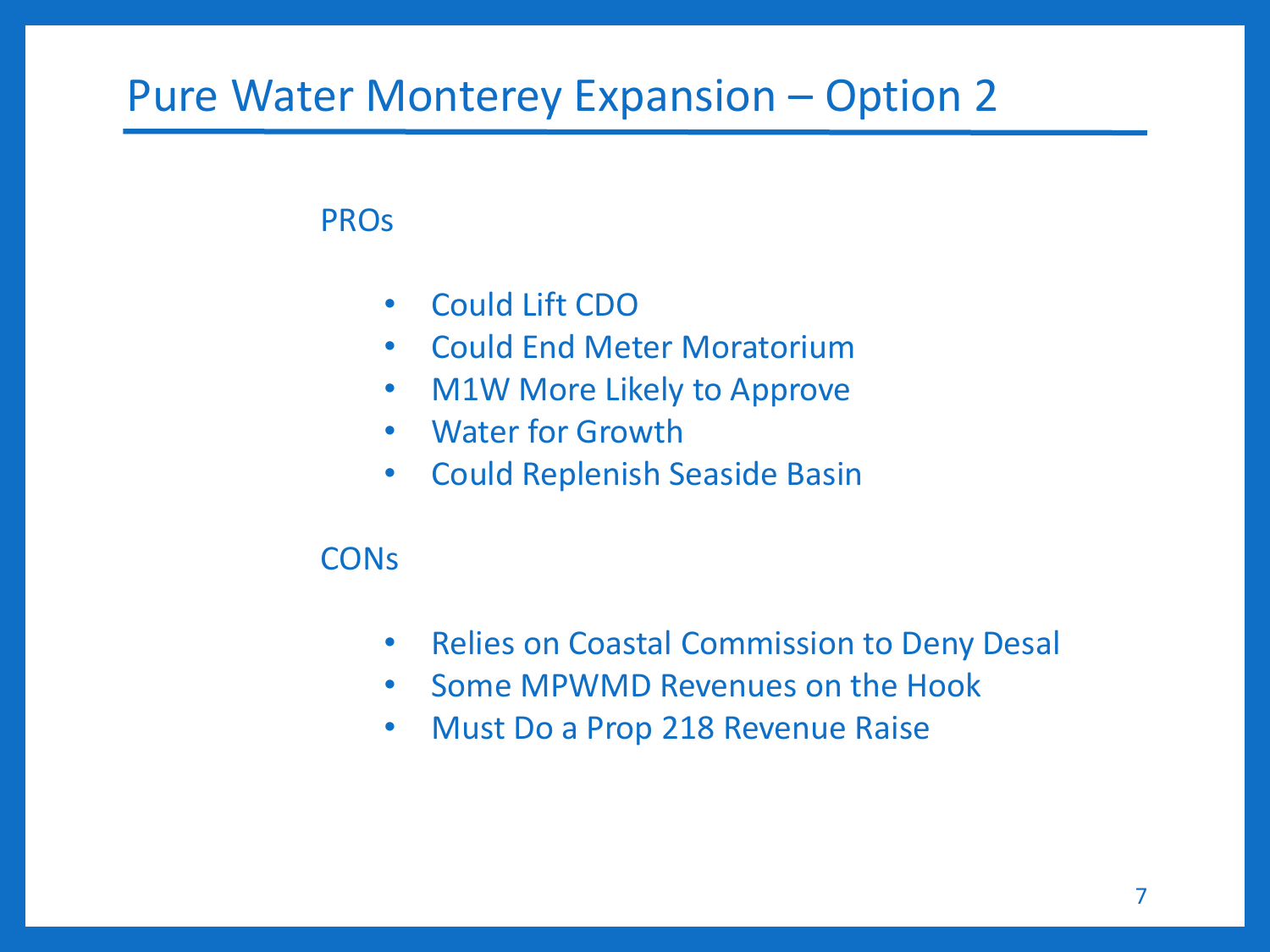- Cal-Am Buys 100% of Output
- Water Purchase Agreement Up-Front

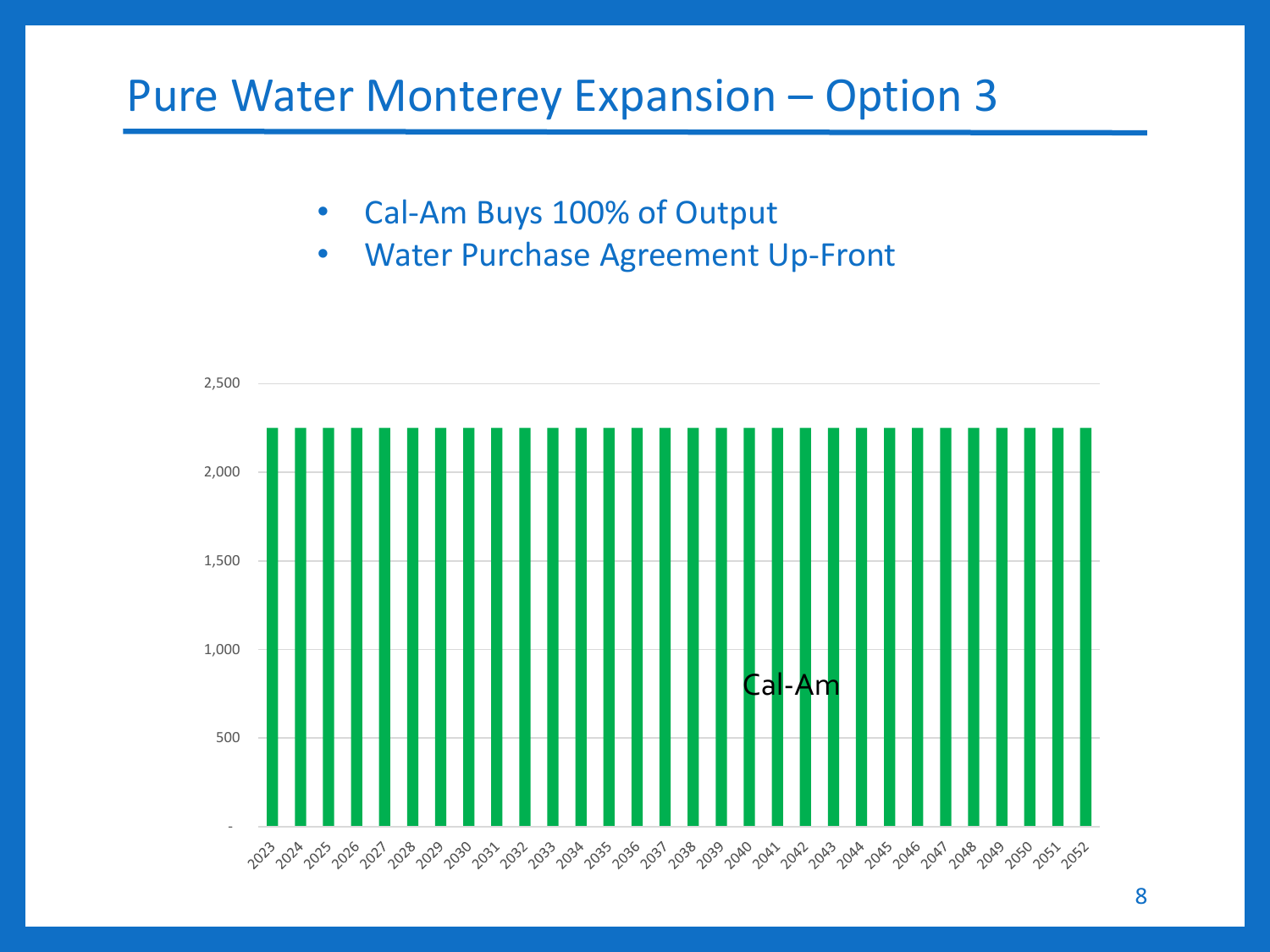#### **PROs**

- Lifts CDO
- End Meter Moratorium
- M1W Approves
- Water for Growth
- Replenish Seaside Basin
- No MPWMD Revenue Committed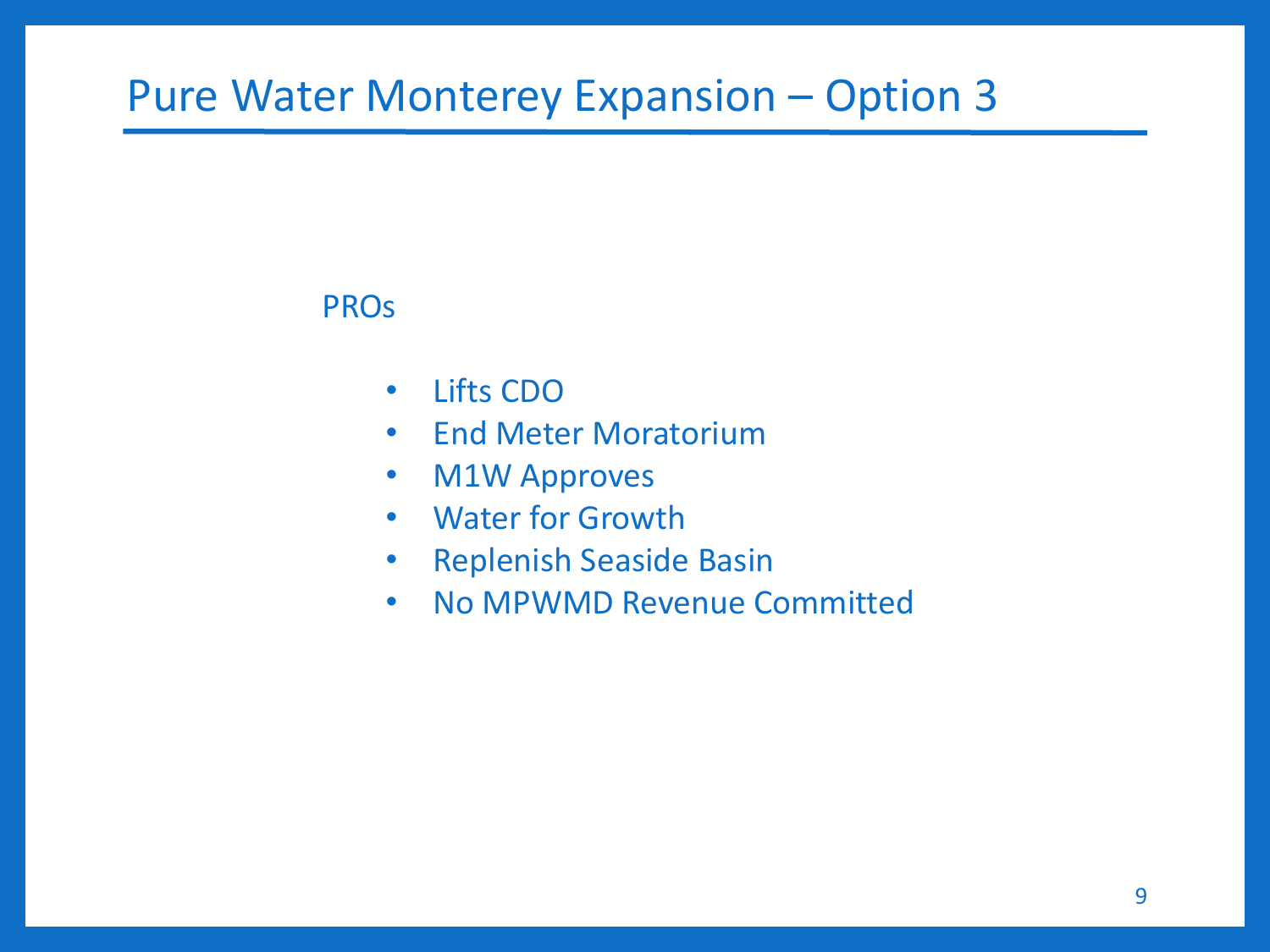### Water Purchase Agreement Issues

- Performance Guarantees
- Coordinate and Support for Desal (Section 20(e))
- Liquidated Damages
- Original Start Date Defaults
- Stranded Costs (Section 18, Paragraph 6)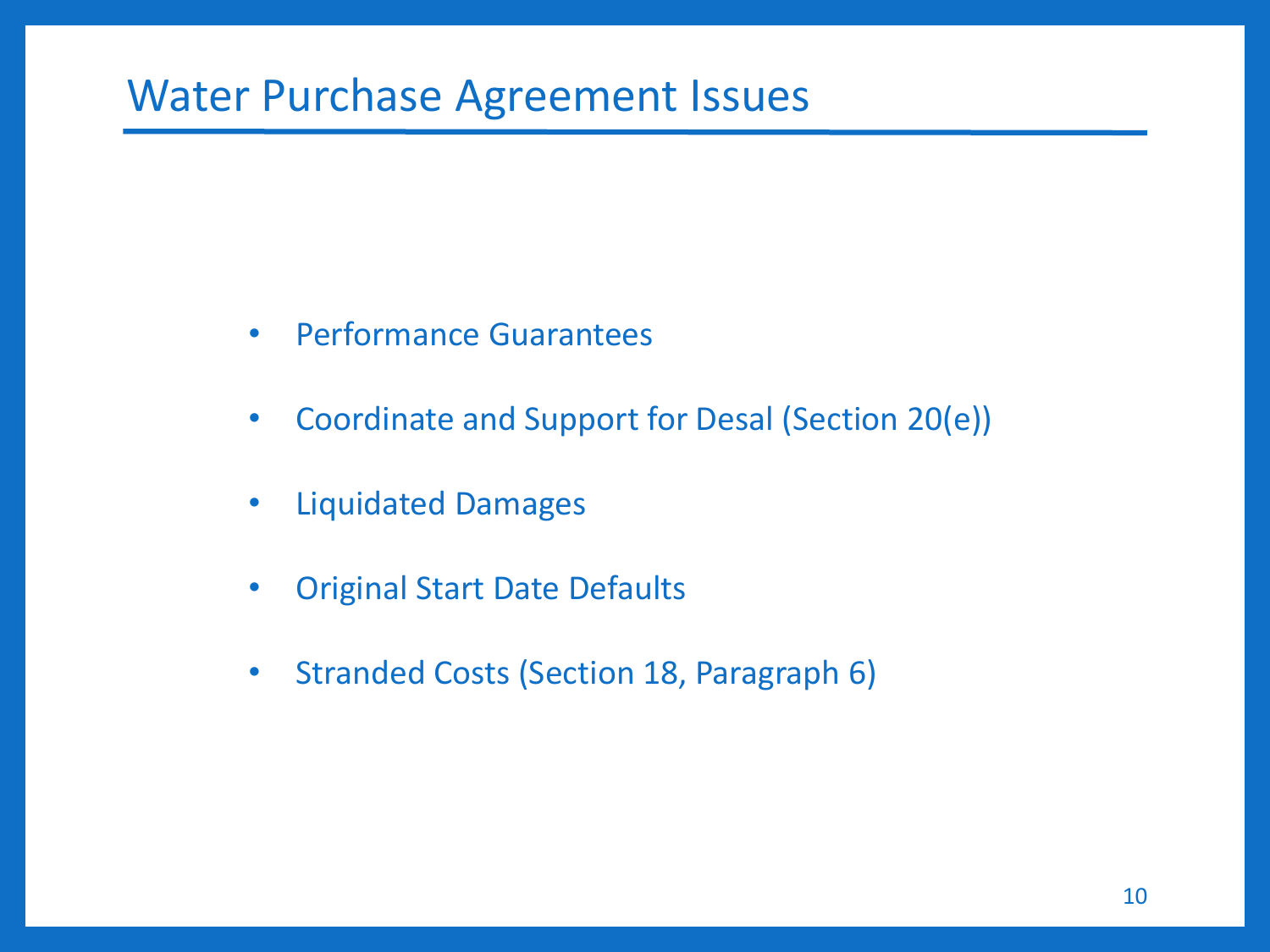### Performance Guarantees

|                             | <b>Base Project</b><br><b>WPA</b> | <b>Expansion</b> | Combined<br><b>WPA</b> | <b>What</b><br>Cal-Am<br><b>Asked For</b> |
|-----------------------------|-----------------------------------|------------------|------------------------|-------------------------------------------|
| 3-Year<br>Guarantee         | 3,500 AFA                         | 2,250 AFA        | 5,750 AFA              | 5,750 AFA                                 |
| 2-Year<br>Guarantee         | 2,800 AFA                         | 1,800 AFA        | 4,600 AFA              | 5,050 AFA                                 |
| 1-Year<br>Guarantee         | 1,800 AFA                         | 1,160 AFA        | 2,960 AFA              | 4,050 AFA                                 |
| Operating<br><b>Reserve</b> | 1,750 AF*                         | 1,125 AF         | 2,875 AF               | 5,750 AF                                  |

*\*: By September 1, 2023; Balance presently 1,202 AF*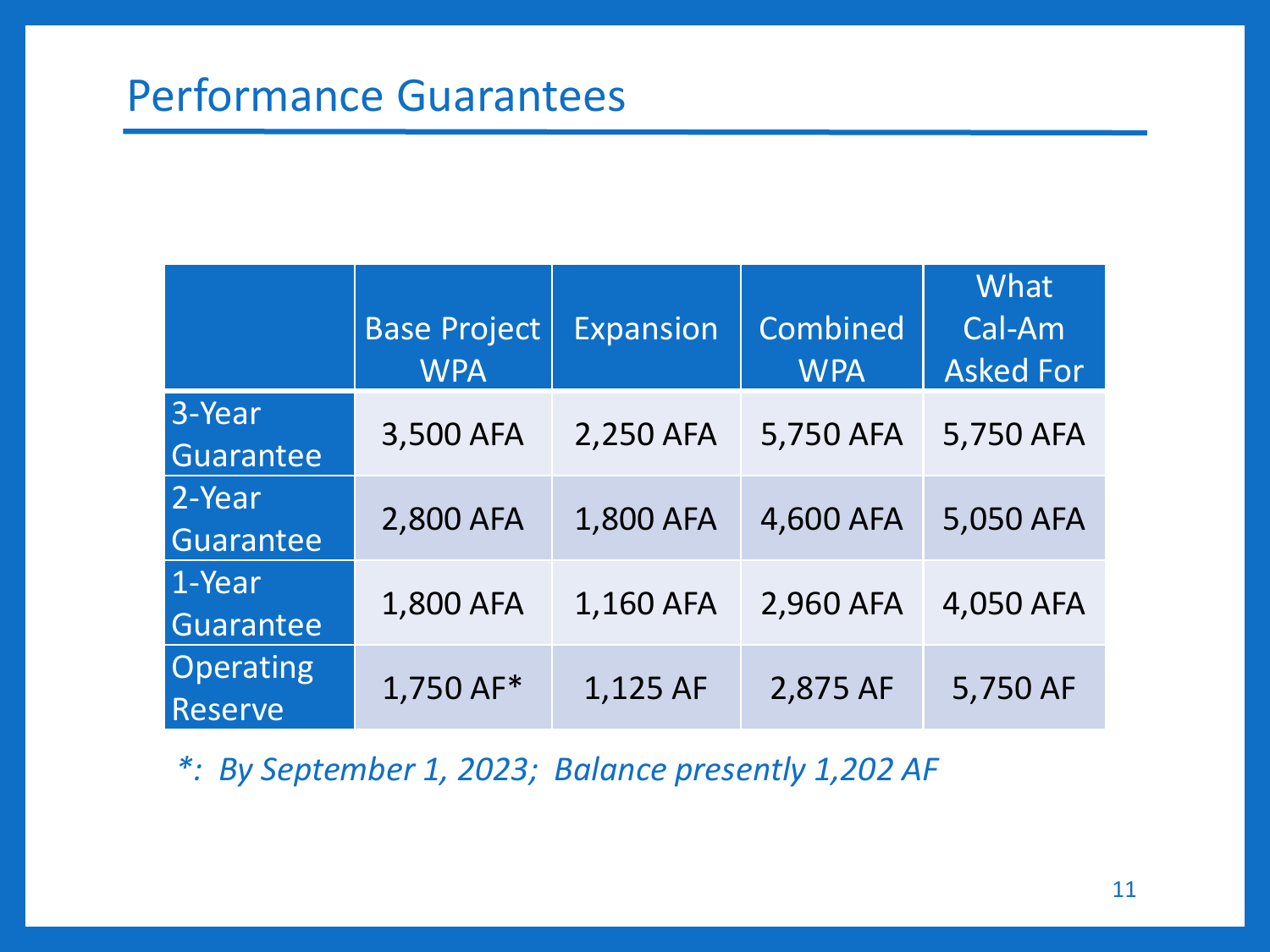- Coordinate and Support for Desal (Section 20(e)) DELETED
- Liquidated Damages LIMITED TO REMOTE EVENTS OF DEFAULT
- Original Start Date Defaults FOOTNOTED AS NO LONGER A BASIS OF DEFAULT
- Stranded Costs (Section 18, Paragraph 6) UNCHANGED